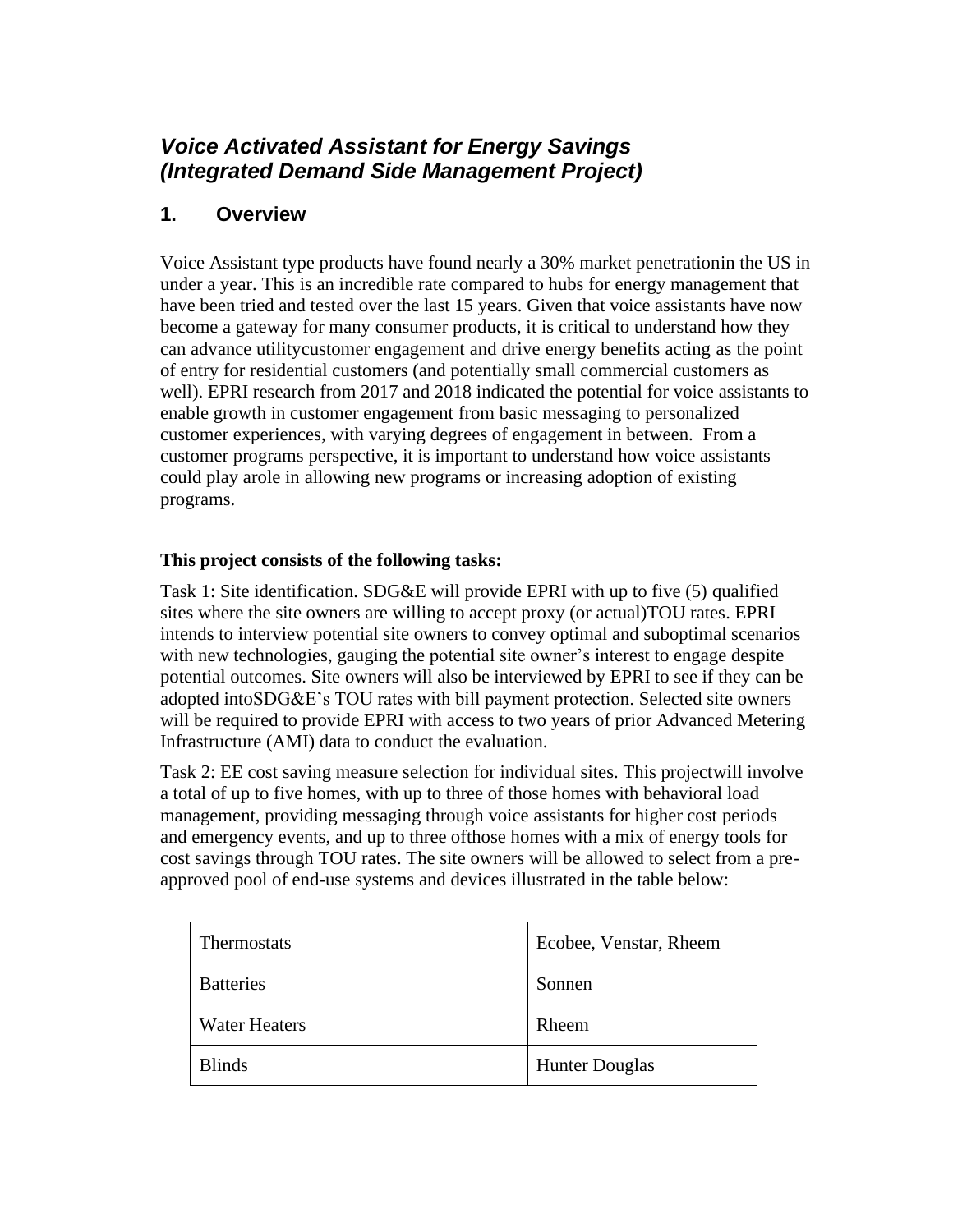Task 3: Development of Voice Assistant Skills. EPRI will work with SDG&E to develop versions of voice assistant skills that may include:

- 1. Integration of voice assistants to end-use devices using cloud- based integration. This is a technically complex initiative, EPRIhas prior experience with some end use devices.
- 2. Messaging to homeowners about upcoming high price periods.
- 3. Messaging a high-price period and recommend a specific set ofchanges for customers to make (reset thermostats, etc.).
- 4. Messaging a high-price period, and based on customer response,automatically adjusting settings on end-use devices.
- 5. Provide customers feedback using AMI data (and device data asavailable) on energy use during normal and highprice periods using the voice assistants.
- 6. Providing customers an opt-out functionality for high-price periods(a "don't bother me" command).

Task 4: Device installation and testing. This task involves working withthe homeowners to install devices (voice assistants or voice assistants +energy management devices). The end-use devices selected for installation may be influenced by the time required for procurement,

installation, and code official approval. Should the time for installation ofend-use devices jeopardize the time schedule required by SDG&E, those devices may be omitted from the project. Homeowners will then be required to enroll in the SDG&E TOU plans. Information is expected to be delivered through the voice assistants on pricing and energy savings.

The intent is to measure customer engagement and end-use device performance over a range of weather conditions, including summertime when the potential for electric use reduction is high. If batteries are to be installed, EPRI will need to seek and obtain permits, which have a variabletimeline. EPRI will notify SDG&E and seek permission (if needed) for installation contractors selected.

Task 5: DR events. This task initiates DR events through the voice assistants and measures impact through Normalized Metered Energy Consumption (NMEC) at the meter. This measurement is expected to provide a sum of both behavioral operation and automated device